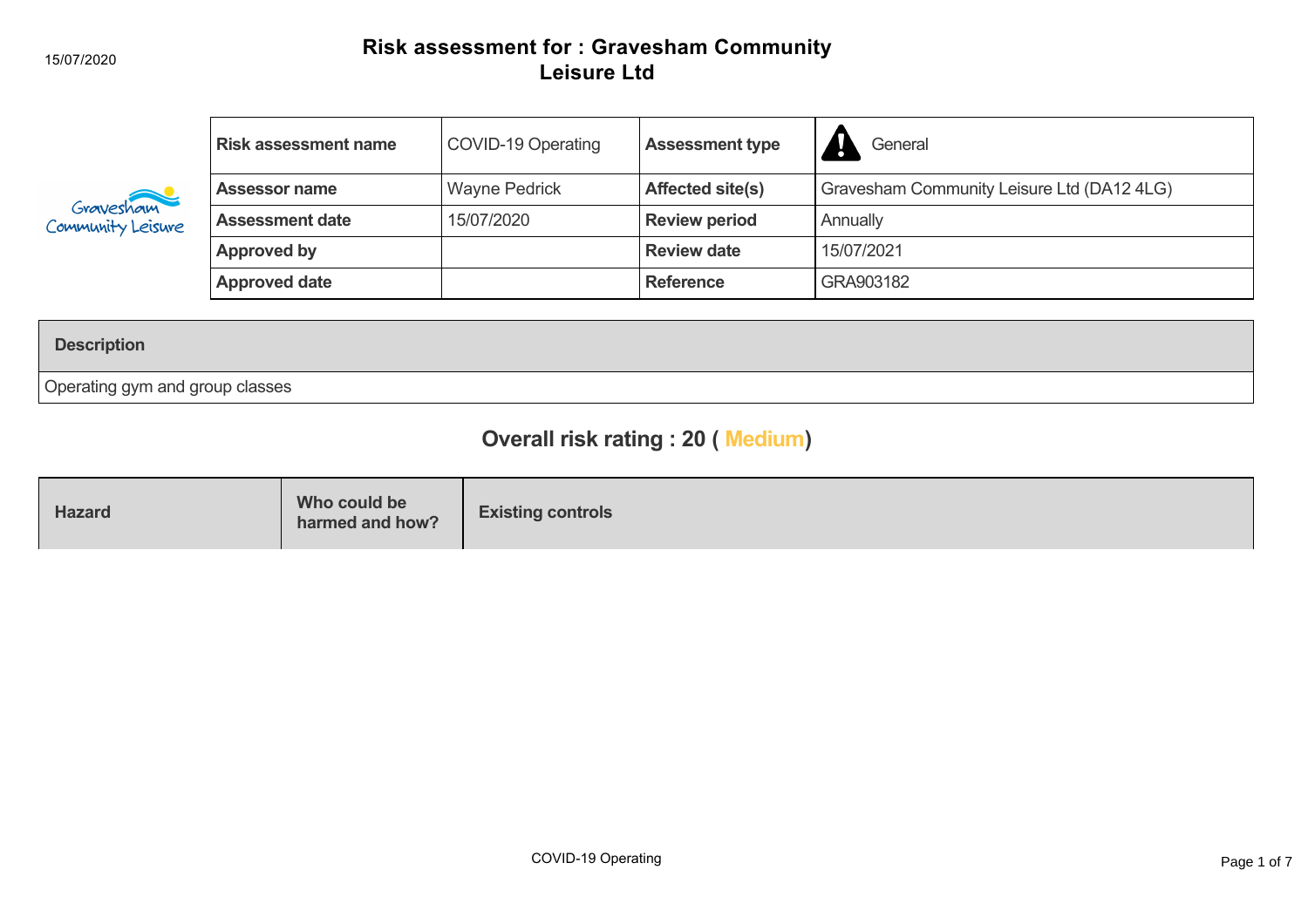#### 15/07/2020

## **Risk assessment for : Gravesham Community Leisure Ltd**



COVID-19 (Coronavirus Infection)

All staff, Contractors, Members of the public, visitors

How? COVID-19 is a highly contagious infection which can be spread if the necessary safety precautions are not adhered to







# **Social Distancing**

Avoid gatherings, non-essential use of public transport, work from home, keep 2 metres apart

**All Employees Receive Induction**

**Good Hand Washing/Hygiene**

promote good hygiene

upon commencement with the Company



**Cleaning Schedules in Operation** Cleaning Schedules in Operation

## **Protective Screens Provided & Used**

Protective Screens Provided & Used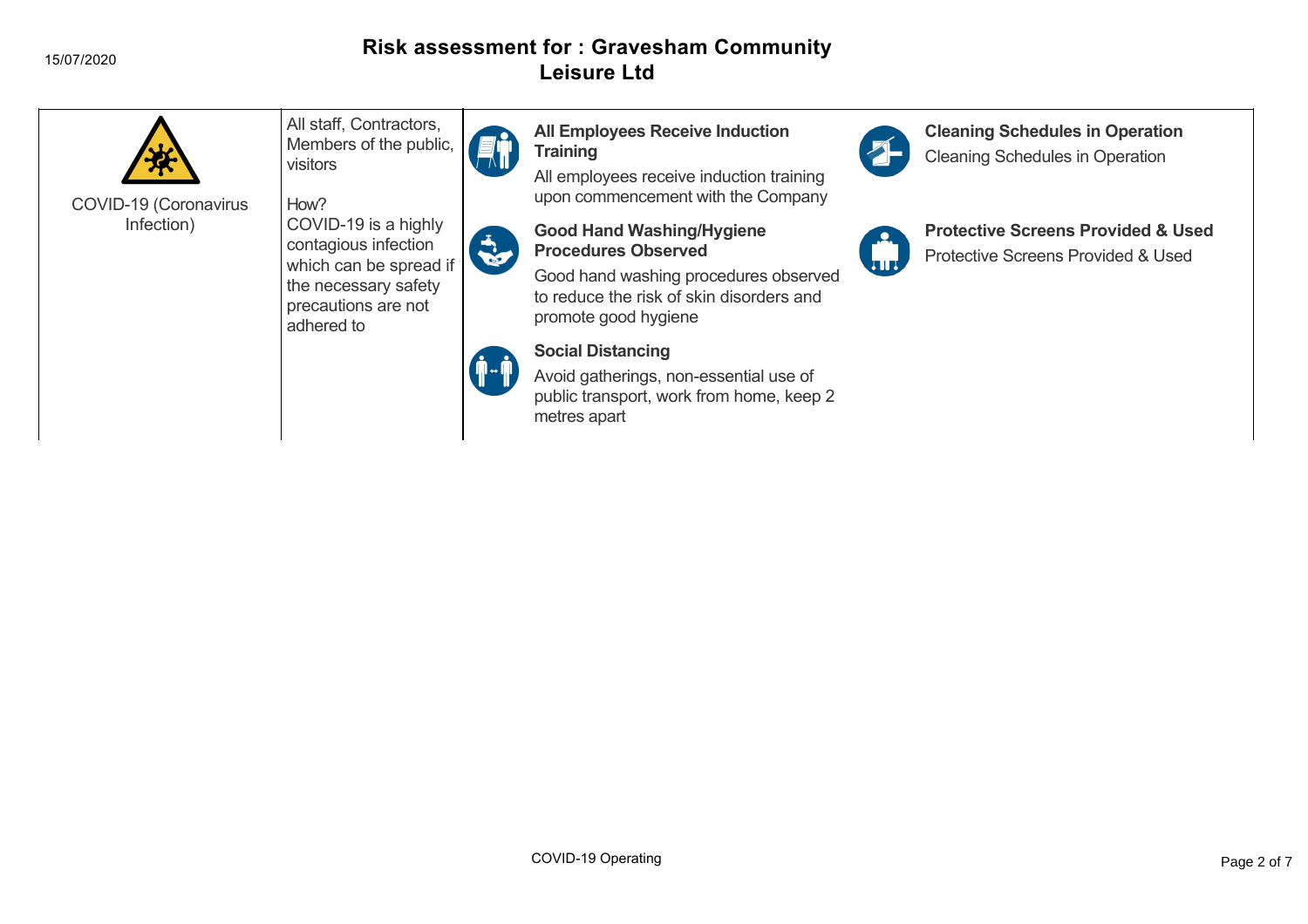## **Risk assessment for : Gravesham Community Leisure Ltd**

| <b>Hazard</b>                      | Who could be<br>harmed and how? | <b>Existing controls</b>                                                                                                                                                                                                                                                                                                                                                         |
|------------------------------------|---------------------------------|----------------------------------------------------------------------------------------------------------------------------------------------------------------------------------------------------------------------------------------------------------------------------------------------------------------------------------------------------------------------------------|
| <b>Cleaning Activity (General)</b> | All staff                       | All affected areas are thoroughly<br><b>All Employees Receive Induction</b><br>disinfected<br><b>Training</b><br>All affected areas are thoroughly<br>All employees receive induction training<br>disinfected<br>upon commencement with the Company                                                                                                                              |
|                                    |                                 | <b>Chemical/CoSHH assessments</b><br><b>Area Kept Clear During The Process</b><br><b>AT</b><br>communicated<br>Area demarcated & kept clear during the<br>process to reduce the risk of injury to<br>CoSHH assessments have been<br>persons close by<br>communicated to relevant employees                                                                                       |
|                                    |                                 | <b>Cleaning Schedules in Operation</b><br><b>Cleaning tasks planned</b><br>$\frac{10}{10}$<br><b>Cleaning Schedules in Operation</b><br>The timing of routine floor cleaning is<br>chosen so that people are not put at risk.                                                                                                                                                    |
|                                    |                                 | <b>Good Hand Washing/Hygiene</b><br><b>Good Housekeeping Observed During</b><br>$\blacktriangleright$<br><b>Procedures Observed</b><br><b>The Task</b><br>Good hand washing procedures observed<br>Good housekeeping standards observed<br>to reduce the risk of skin disorders and<br>& maintained by operatives throughout the<br>duration of the task<br>promote good hygiene |
|                                    |                                 | PPE Issued, Worn & Kept In Good<br><b>Reporting Procedures Followed</b><br><b>Condition</b><br><b>Reporting Procedures Followed</b><br>PPE Issued, Worn & Kept In Good<br>Condition                                                                                                                                                                                              |
|                                    |                                 | <b>Safety Data sheets</b><br><b>Social Distancing</b><br>All Data sheets are up to date and current<br>Avoid gatherings, non-essential use of<br>(COSHH)<br>public transport, work from home, keep 2<br>metres apart                                                                                                                                                             |
|                                    |                                 | <b>Wash Thoroughly After Handling The</b><br><b>Substance</b>                                                                                                                                                                                                                                                                                                                    |
|                                    |                                 | فسأحفظ فلأسفاء المتأمين فتفاع وكالألالة فأرعاها<br>COVID-19 Operating<br>Page 3 of 7                                                                                                                                                                                                                                                                                             |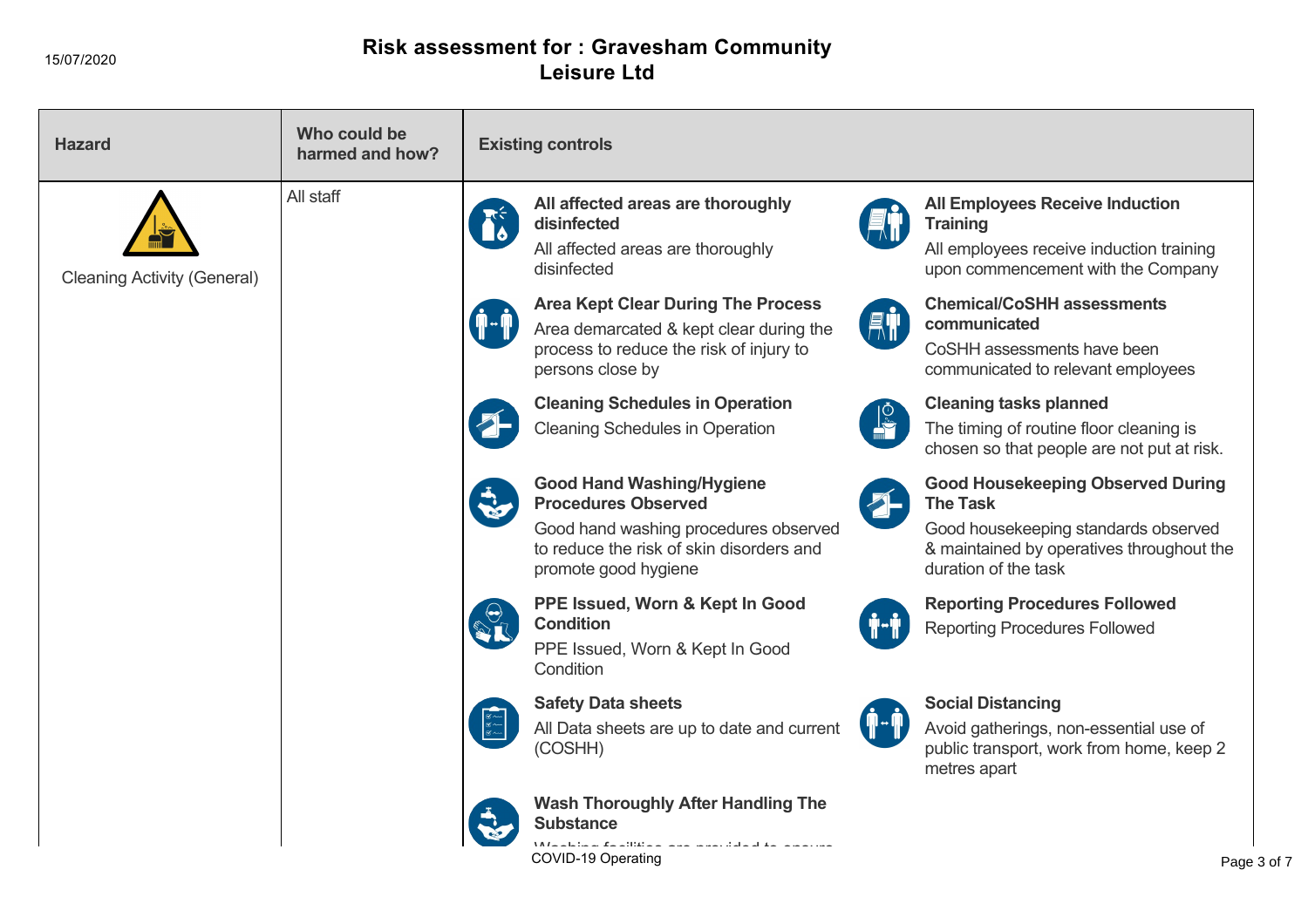15/07/2020

## **Risk assessment for : Gravesham Community Leisure Ltd**

| <b>Hazard</b>                         | Who could be<br>harmed and how?               | <b>Existing controls</b>                                                                                                                                                                                                                                                                                                 |
|---------------------------------------|-----------------------------------------------|--------------------------------------------------------------------------------------------------------------------------------------------------------------------------------------------------------------------------------------------------------------------------------------------------------------------------|
|                                       |                                               | vvasning racilities are provided to ensure<br>that handlers wash thoroughly after<br>handling the substance                                                                                                                                                                                                              |
| <b>Cleaning/Sanitising Activities</b> | All staff, Members of<br>the public, visitors | All affected areas are thoroughly<br><b>All Employees Receive Induction</b><br>disinfected<br><b>Training</b><br>All affected areas are thoroughly<br>All employees receive induction training<br>disinfected<br>upon commencement with the Company                                                                      |
|                                       |                                               | <b>Area Kept Clear During The Process</b><br>Change in employee circumstances<br>reviewed<br>¶⊶¶<br>Area demarcated & kept clear during the<br>process to reduce the risk of injury to<br>Employees report changes in their<br>circumstances that could affect their<br>persons close by<br>ability to do the job safely |
|                                       |                                               | <b>Cleaning Schedules in Operation</b><br><b>Employees trained in company</b><br>procedures<br><b>Cleaning Schedules in Operation</b><br>Employees trained in company<br>procedures                                                                                                                                      |
|                                       |                                               | PPE Issued, Worn & Kept In Good<br><b>Social Distancing</b><br><b>Condition</b><br>Avoid gatherings, non-essential use of<br>PPE Issued, Worn & Kept In Good<br>public transport, work from home, keep 2<br>Condition<br>metres apart                                                                                    |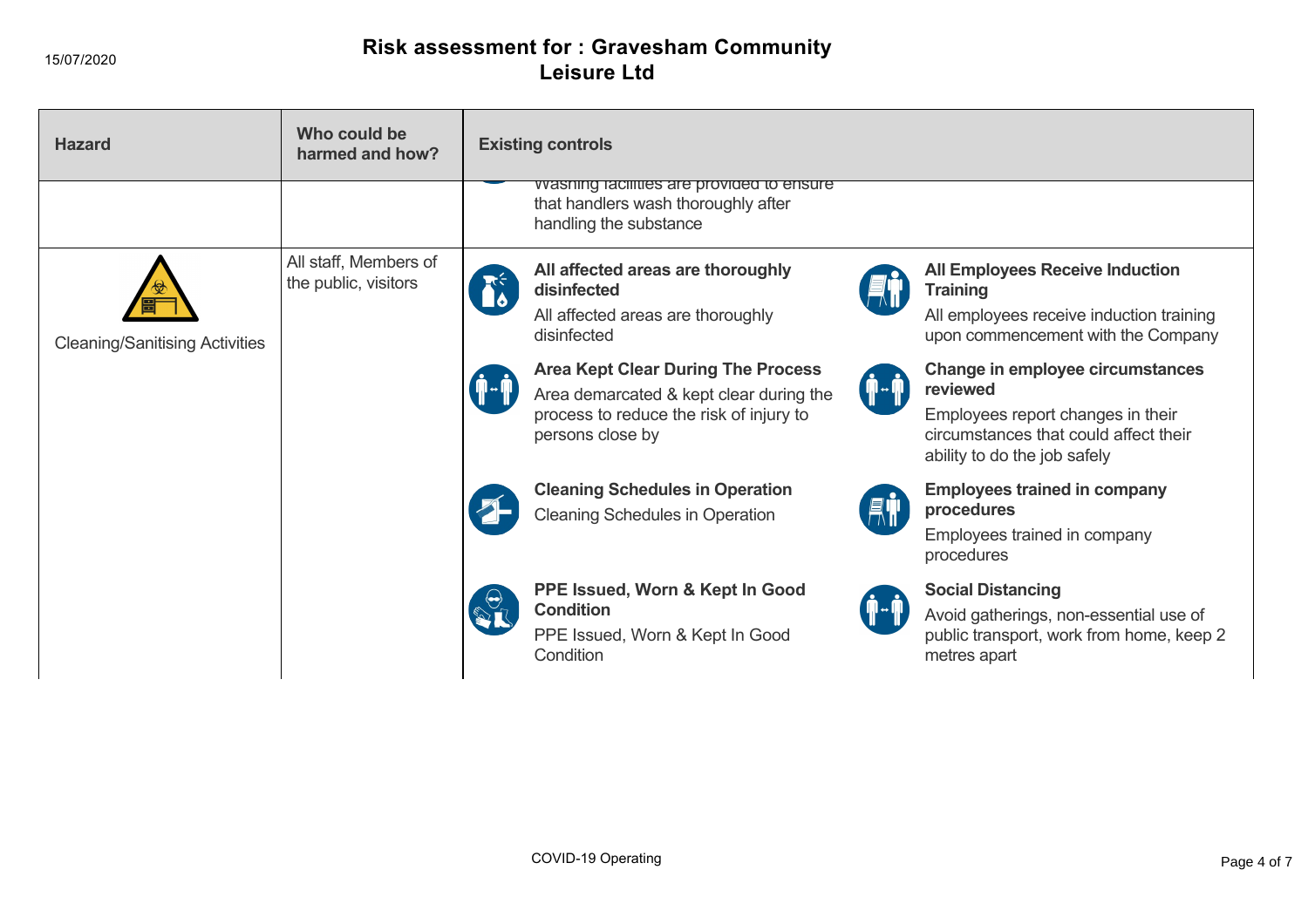## **Risk assessment for : Gravesham Community Leisure Ltd**

| <b>Hazard</b>          | Who could be<br>harmed and how?                               | <b>Existing controls</b>                                                                                                                                                                                                                                                                                                                                        |
|------------------------|---------------------------------------------------------------|-----------------------------------------------------------------------------------------------------------------------------------------------------------------------------------------------------------------------------------------------------------------------------------------------------------------------------------------------------------------|
| Coughing / Spluttering | All staff, Contractors,<br>Members of the public,<br>visitors | <b>All Employees Receive Induction</b><br><b>Employees trained in company</b><br><b>AT</b><br><b>Training</b><br>procedures<br>All employees receive induction training<br>Employees trained in company<br>upon commencement with the Company<br>procedures                                                                                                     |
| <b>Individuals</b>     |                                                               | <b>Good Hand Washing/Hygiene</b><br>Information, instruction and training<br><b>AT</b><br><b>Procedures Observed</b><br>given on hygiene<br>Good hand washing procedures observed<br>Information, instruction and training to be.<br>to reduce the risk of skin disorders and<br>provided to staff on the importance of<br>promote good hygiene<br>good hygiene |
|                        |                                                               | <b>Protective Screens Provided &amp; Used</b><br><b>Social Distancing</b><br>Protective Screens Provided & Used<br>Avoid gatherings, non-essential use of<br>public transport, work from home, keep 2<br>metres apart                                                                                                                                           |
|                        |                                                               | <b>Written Records &amp; Instructions Given</b><br>On PPE Use                                                                                                                                                                                                                                                                                                   |
|                        |                                                               | Written records & instructions given to<br>employees on the correct use of PPE<br>issued to them.                                                                                                                                                                                                                                                               |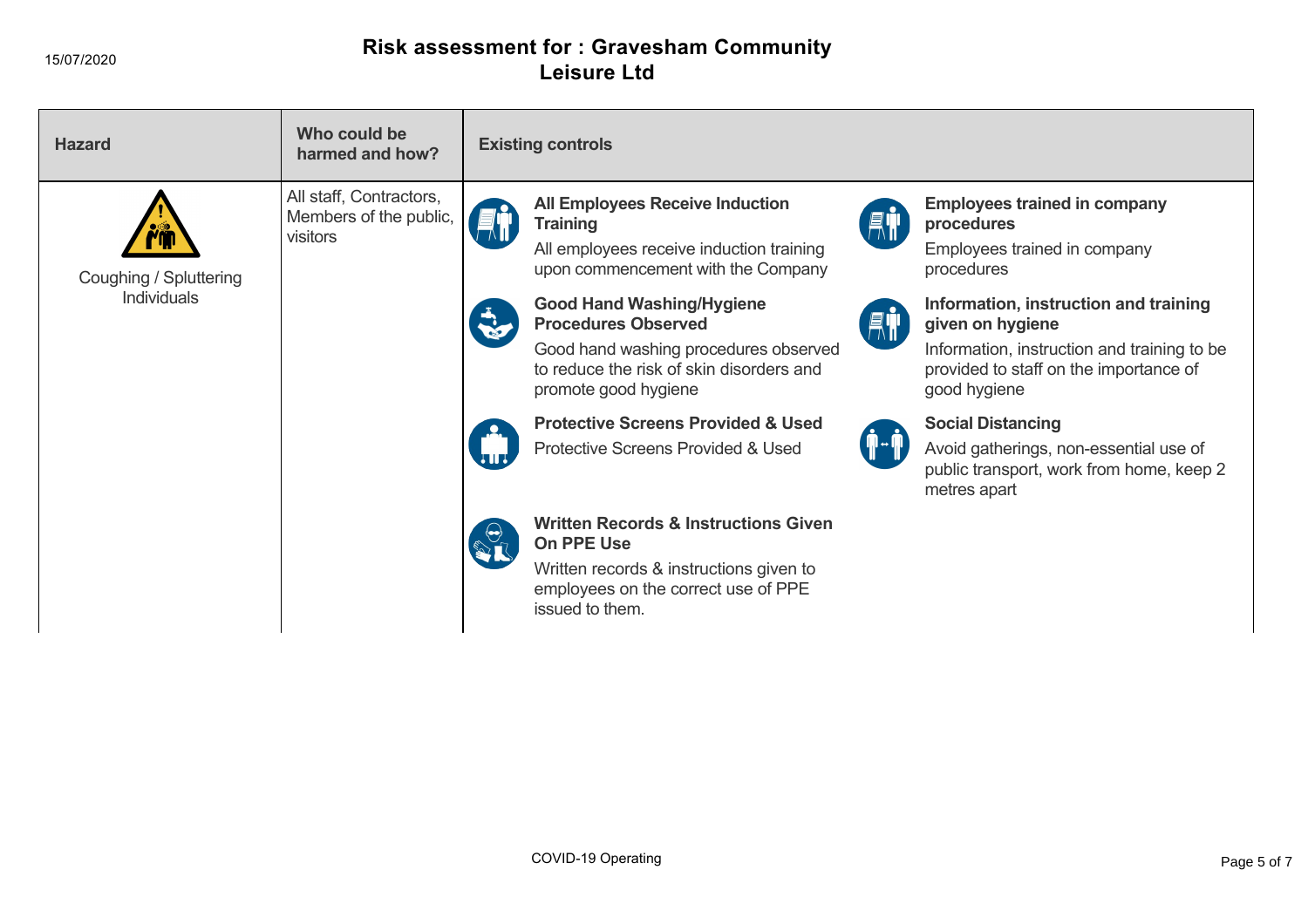## **Risk assessment for : Gravesham Community Leisure Ltd**

| <b>Hazard</b>                             | Who could be<br>harmed and how? | <b>Existing controls</b>                                                                                                                                                                                                                                                     |
|-------------------------------------------|---------------------------------|------------------------------------------------------------------------------------------------------------------------------------------------------------------------------------------------------------------------------------------------------------------------------|
| Interface With                            | All staff                       | <b>All Employees Receive Induction</b><br><b>Appropriate First Aid Provided</b><br><b>Training</b><br>Casualties treated by first aider until<br>All employees receive induction training<br>emergency help arrives<br>upon commencement with the Company                    |
| Customers/Members of the<br><b>Public</b> |                                 | <b>Cleaning Schedules in Operation</b><br><b>Good Hand Washing/Hygiene</b><br><b>RO</b><br><b>Procedures Observed</b><br><b>Cleaning Schedules in Operation</b><br>Good hand washing procedures observed<br>to reduce the risk of skin disorders and<br>promote good hygiene |
|                                           |                                 | <b>Protective Screens Provided &amp; Used</b><br><b>Social Distancing</b><br><b>Protective Screens Provided &amp; Used</b><br>Avoid gatherings, non-essential use of<br>public transport, work from home, keep 2<br>metres apart                                             |

## **Further control measures**

None required